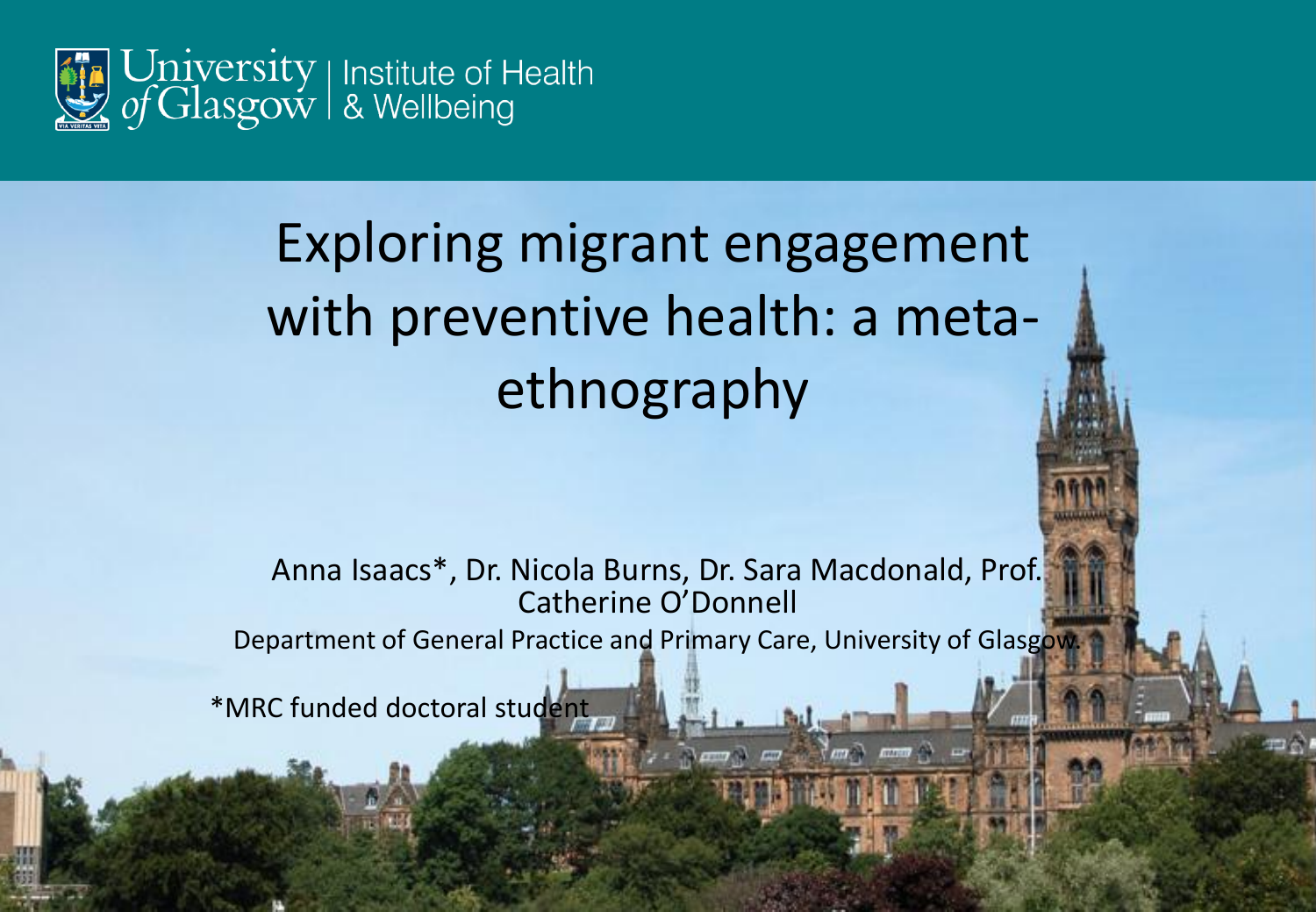

## Chronic Disease Burden

- Increasing burden of chronic disease<sup>1,</sup>
- Preventive interventions might contribute to increased health disparities<sup>3</sup>
- Noted inequalities in access and health outcomes amongst certain migrant and ethnic minority groups<sup>4</sup>
- Higher rates of stroke, obesity and type II diabetes amongst African migrants in Europe and UK<sup>5</sup>

http://www.who.int/nutrition/topics/2\_background/en/ Mackenzie et al 2011 Ingleby 2012 Agyemang et al 2009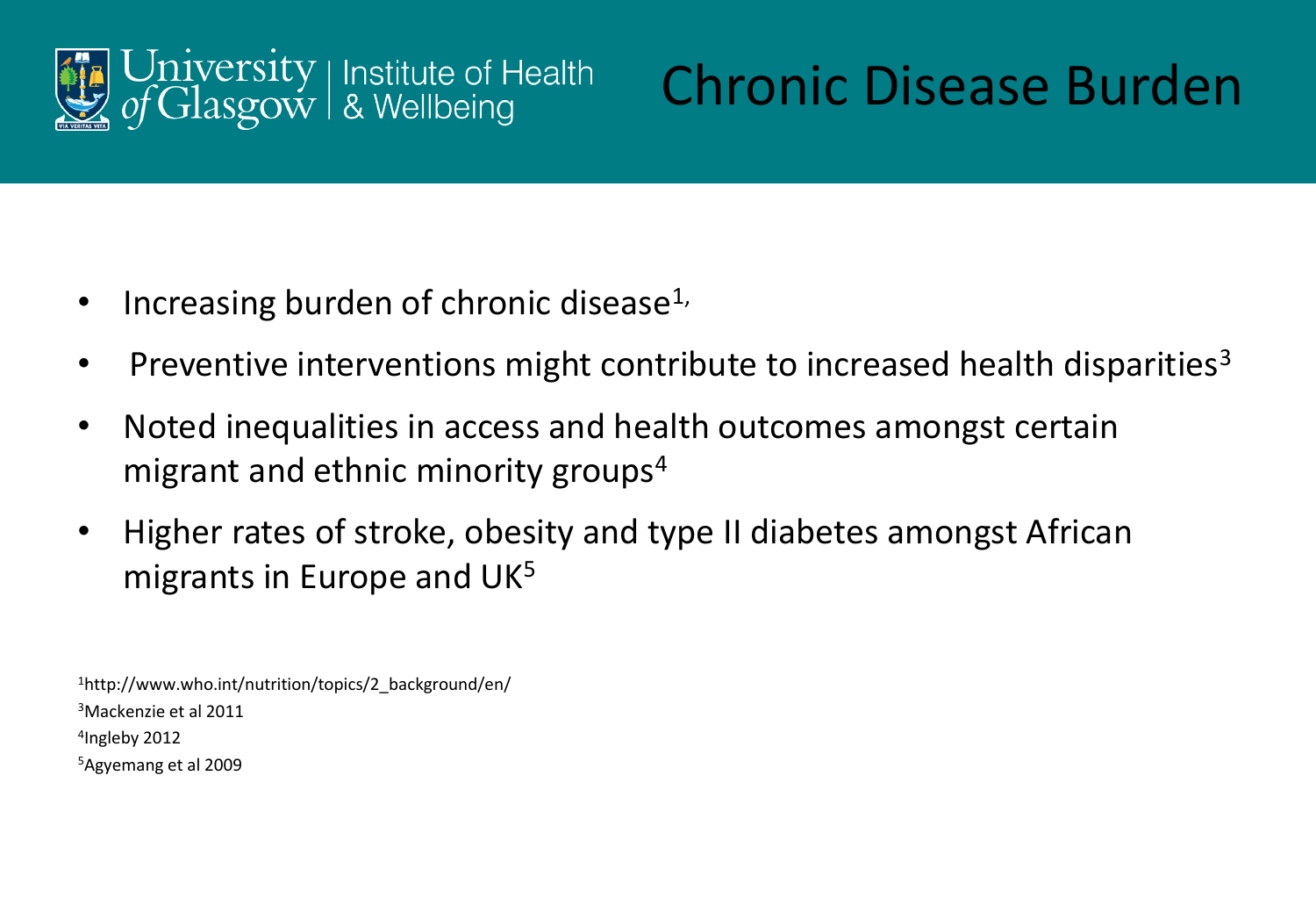

- Elucidate understandings and perceptions of prevention of chronic diseases amongst African migrants and compare these perceptions to those of health professionals.
- Explore how wider influences shape these understandings of preventive health care so as to better understand how those influences affect health outcomes for migrants.
- Incorporate political economy approaches into migrant health research
- Compare approaches to migrant health service provision around the globe.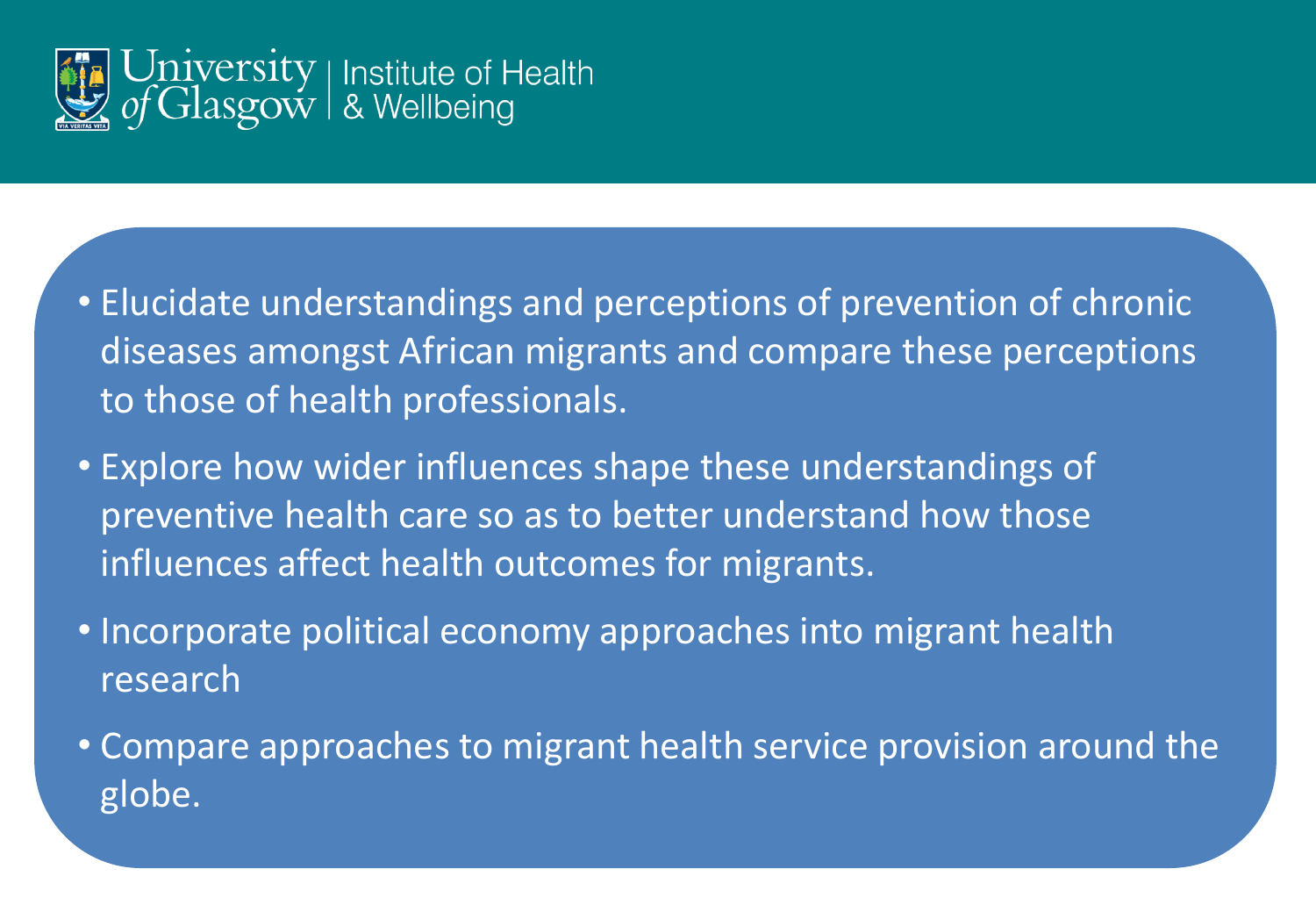

Meta-ethnography

Exploring the provision and use of preventive healthcare services and perceptions around preventive health for migrants from Sub Saharan Africa in Glasgow

> •Focus groups •'Go-along' interviews •Photo elicitation •Interviews with primary care staff & public health professionals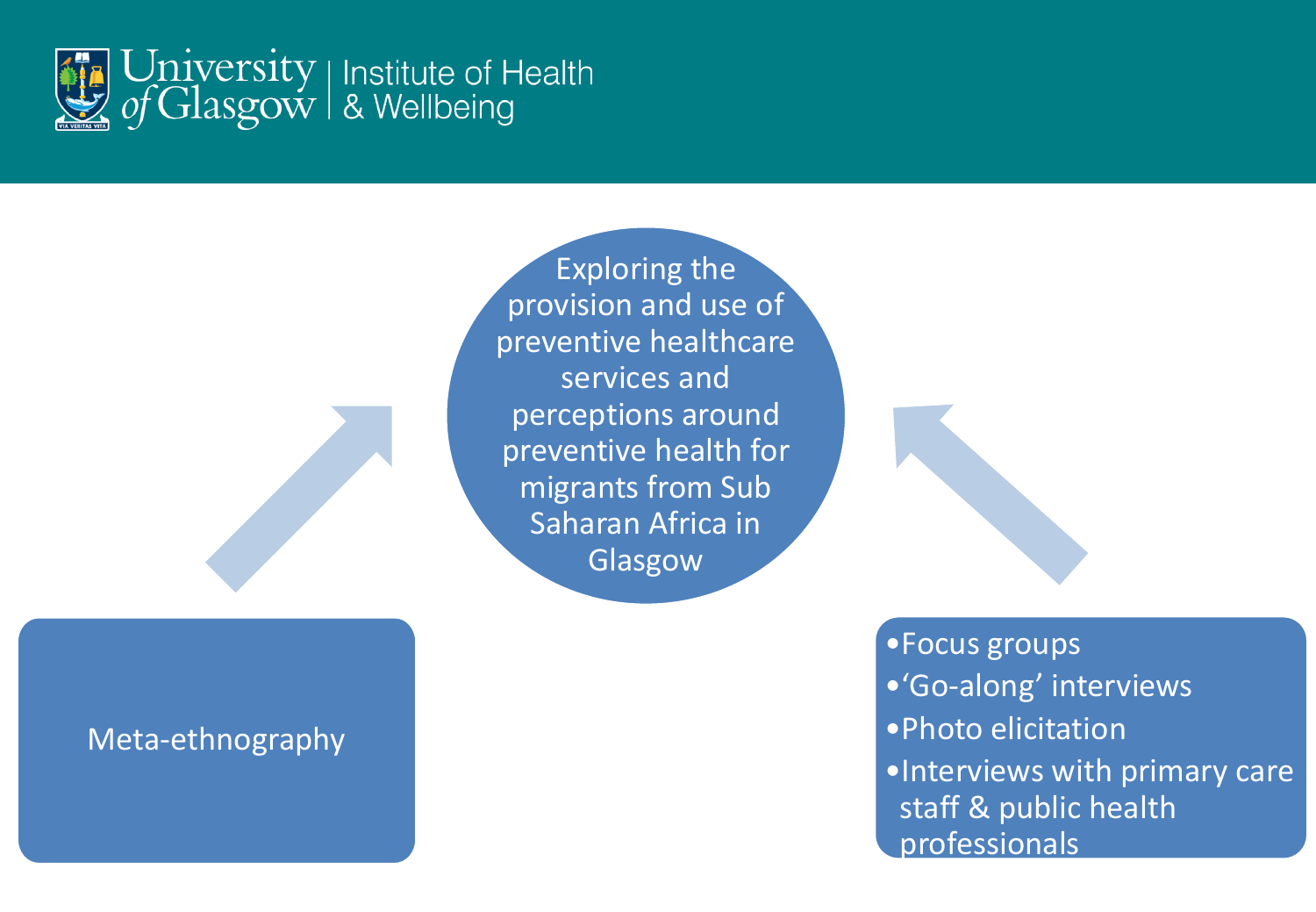



- Method for synthesising qualitative literature Synthesis of concepts rather than 'facts'
- Suited to producing new theories and conceptual models
- Line of argument synthesis

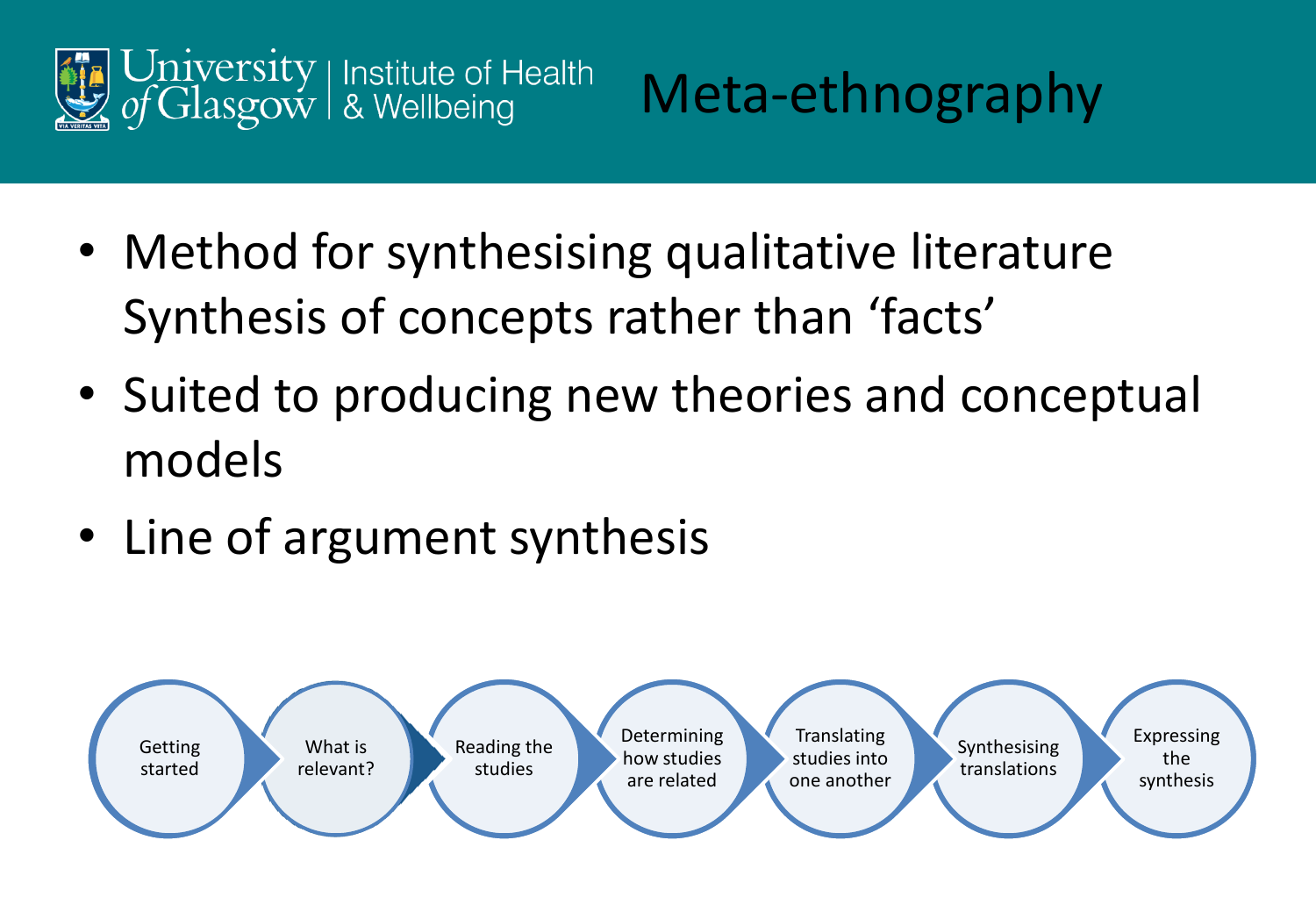



- Limited evidence on most appropriate approaches
- Limited focus on prevention
- Few comparisons between approaches around the world
- Allow for wider inferences to be made
- Focus on in depth conceptual analysis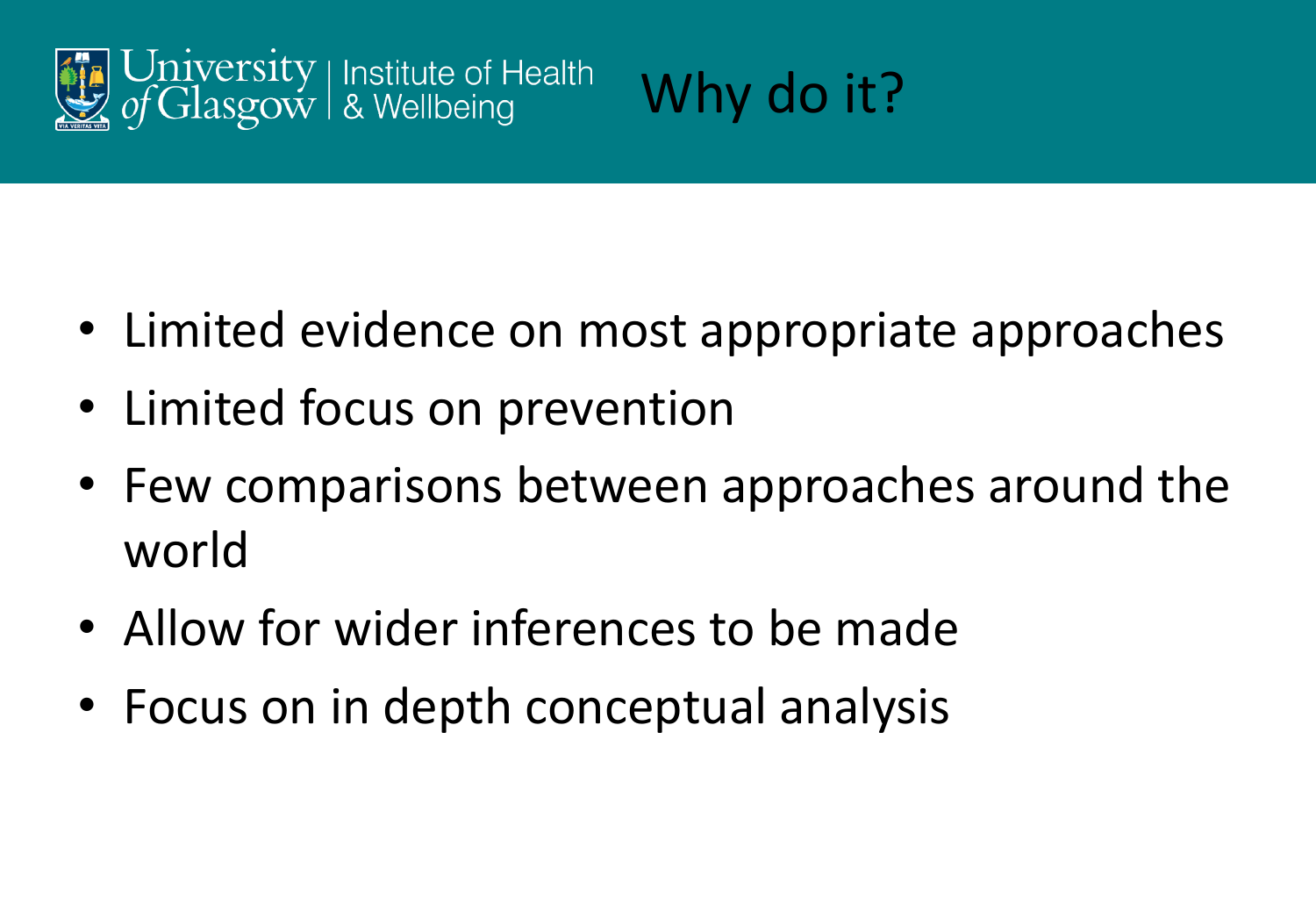

- How do i) migrants and ii) health professionals who work with migrants talk about preventive care and the utilisation of preventive services for CVD and type II diabetes?
- How useful is the concept of 'candidacy' as a framework for understanding patient and provider engagement with preventive health?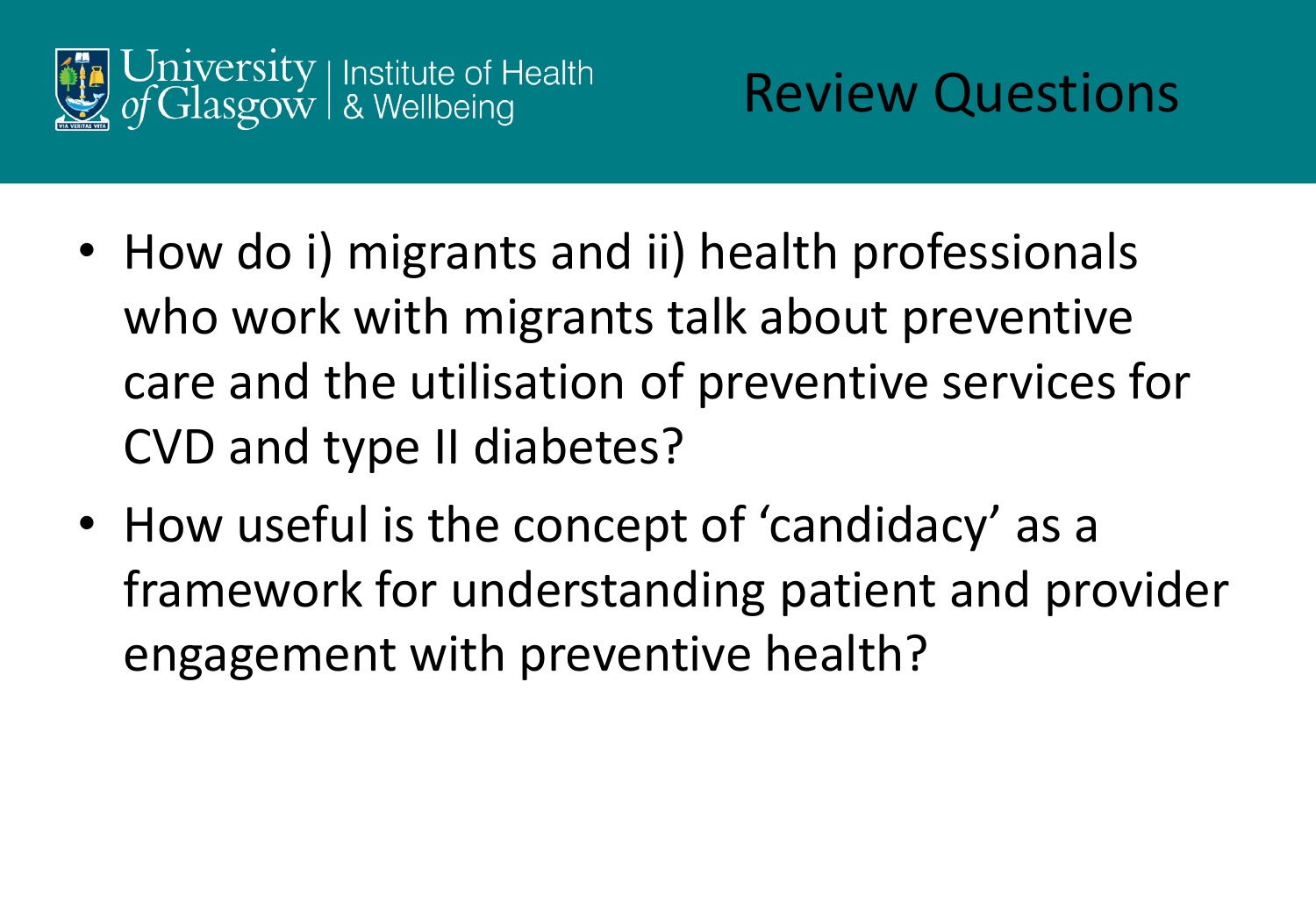

*Prevent\* AND (\*migrant\* OR refugee\* OR "asylum seeker\*" OR "ethnic minorit\*" OR BME OR underserved OR indigenous) AND (diabetes OR CHD OR CVD OR "cardiovascular disease" OR "chronic heart disease") NOT epidemiology*

- Review registered on Prospero
- Search conducted on: Web of Science, SocIndex, Cinahl, Psychology and behavioural sciences collection, Science Direct (Social sciences) Medline, IBSS, ASSIA and PubMed plus a hand search
- Saved in endnote and transferred to distiller for screening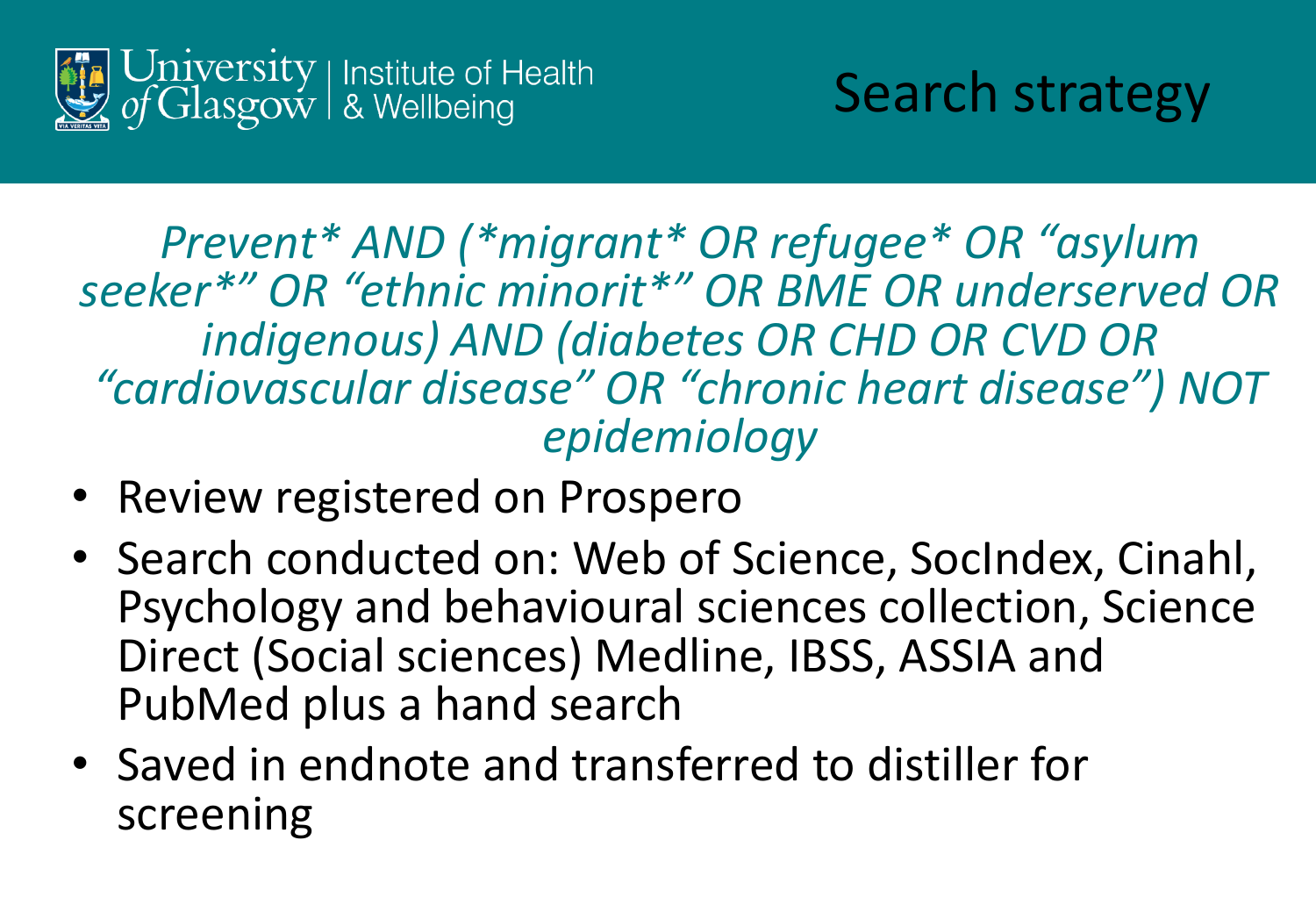

### Progress so far……



From: Moher D, Liberati A, Tetzlaff J, Altman DG, The PRISMA Group (2009). Preferred Reporting lems for Systematic Reviews and Meta-Analyses: The PRISMA Statement. PLoS Med 6(6): e1000097. dol:10.1371/journal.pmed1000097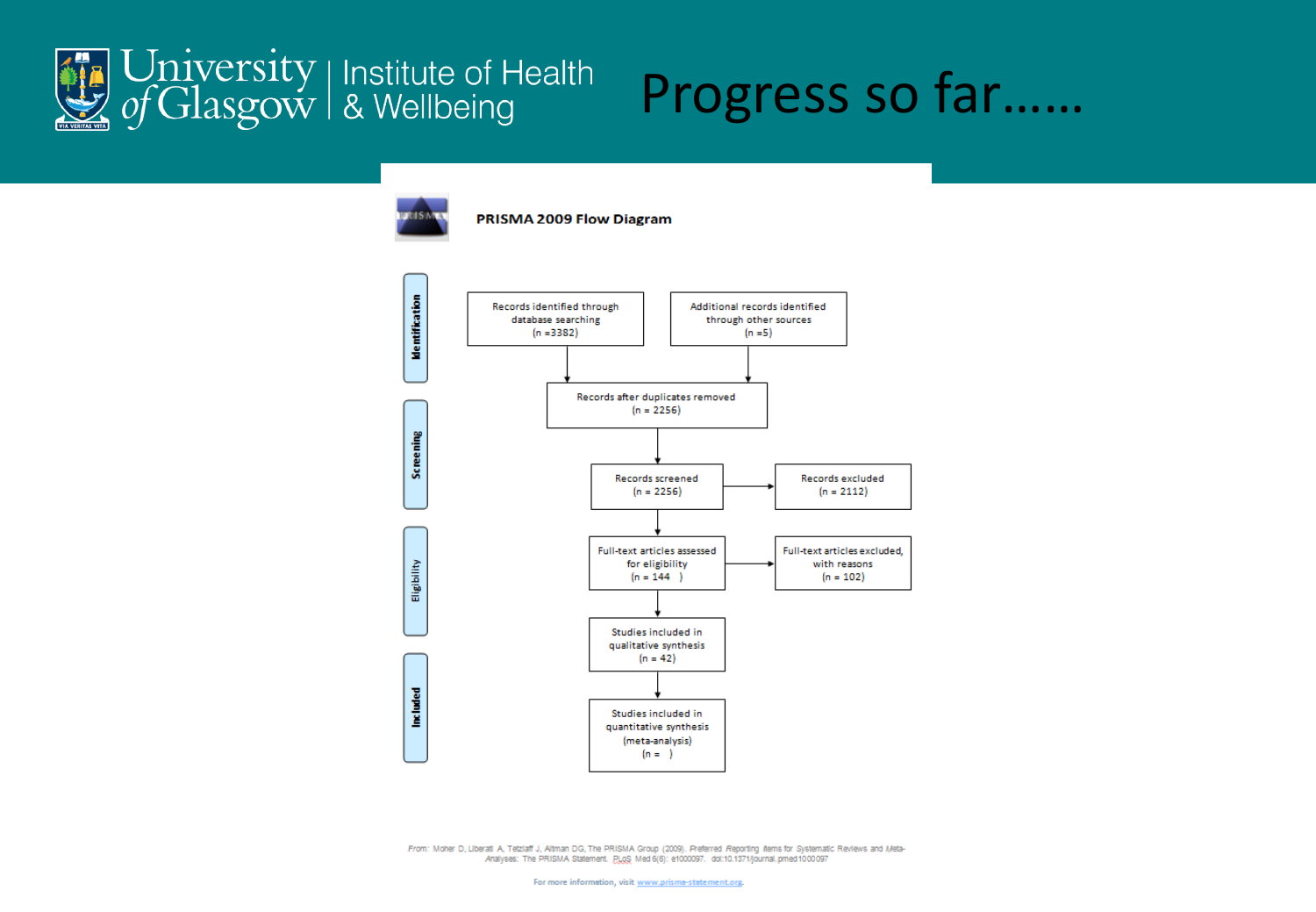

#### Papers by country

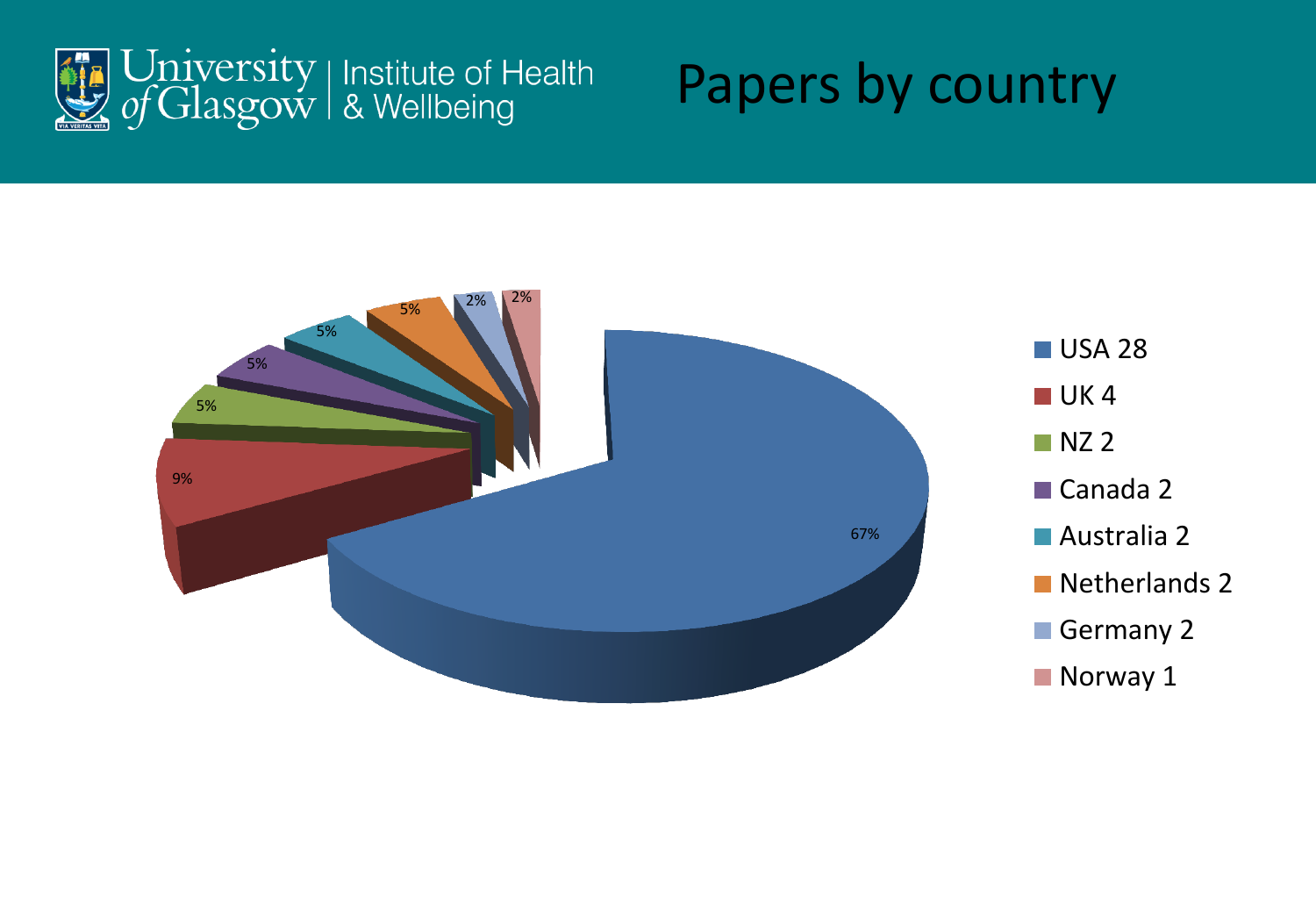

#### Papers by focus

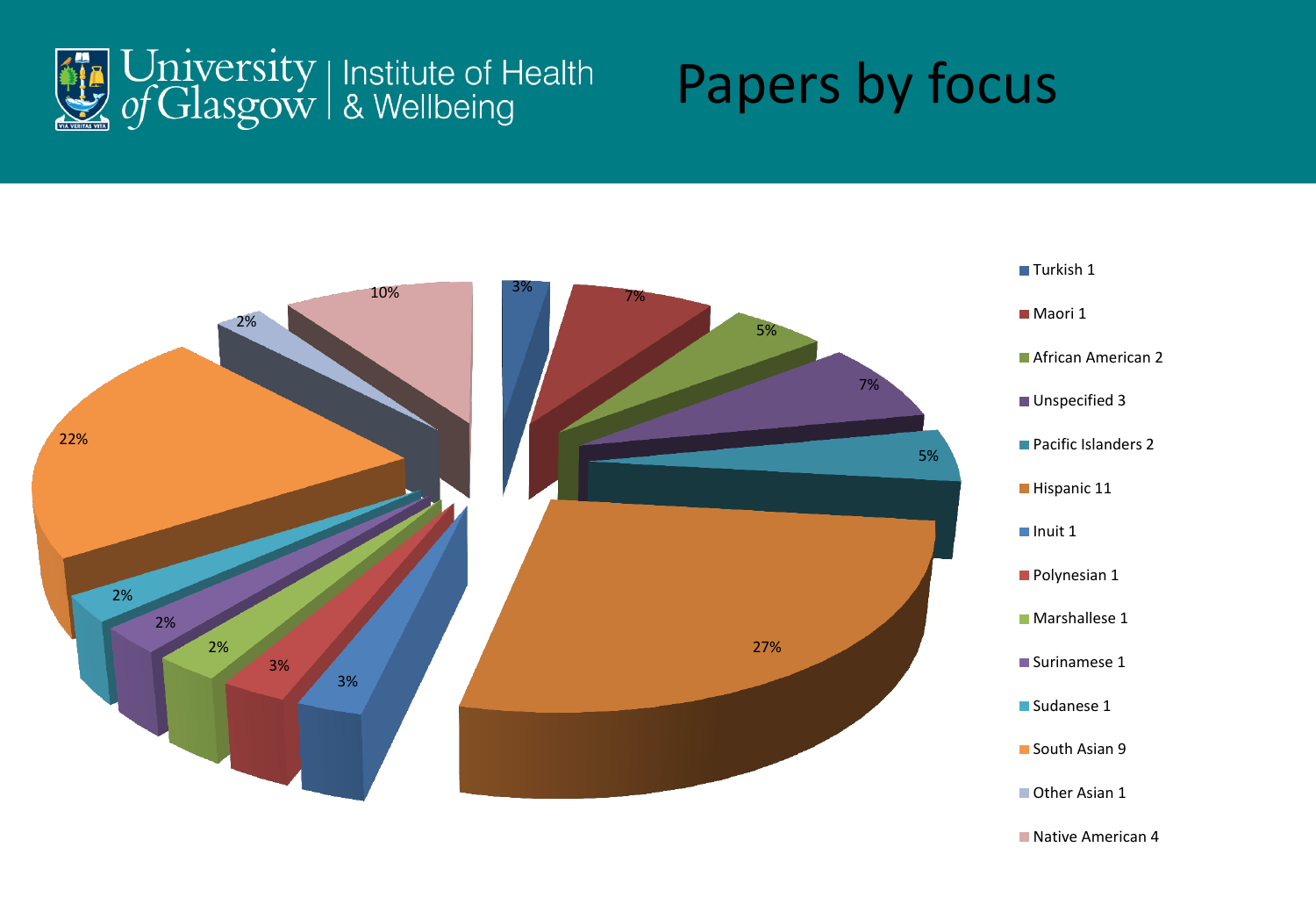

#### Papers by perspective

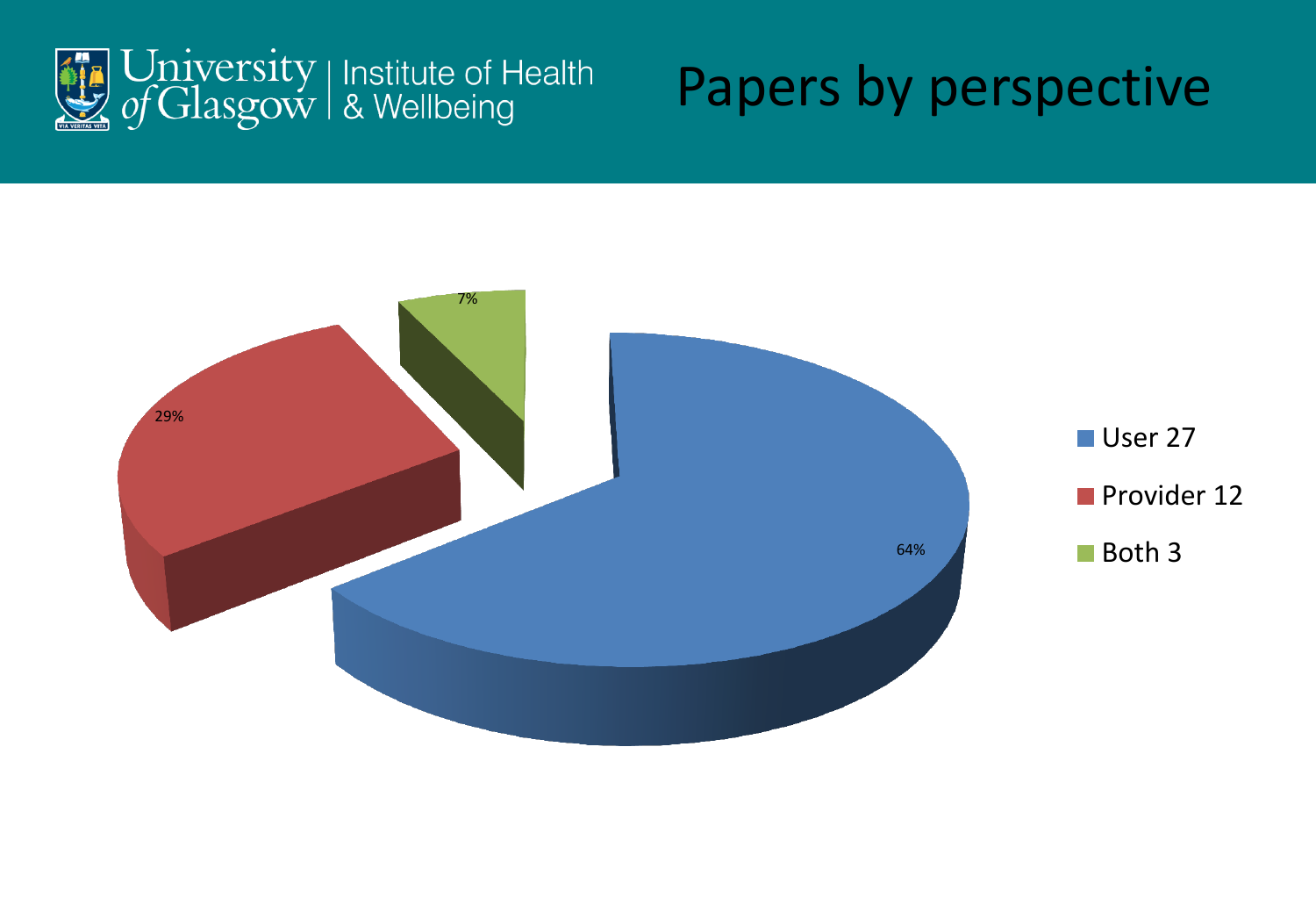



*'People's eligibility for healthcare is determined between themselves and health services. It is a continually negotiated process of individuals subject to multiple influences arising both from people and their social contexts and from macro-level influences on allocation of resources and configuration of services' Health services are continually constituting and seeking to define the appropriate objects of medical attention and intervention, while at the same time people are engaged in constituting and defining what they understand to be the appropriate objects of medical intervention'* 

– Dixon Woods et al 2005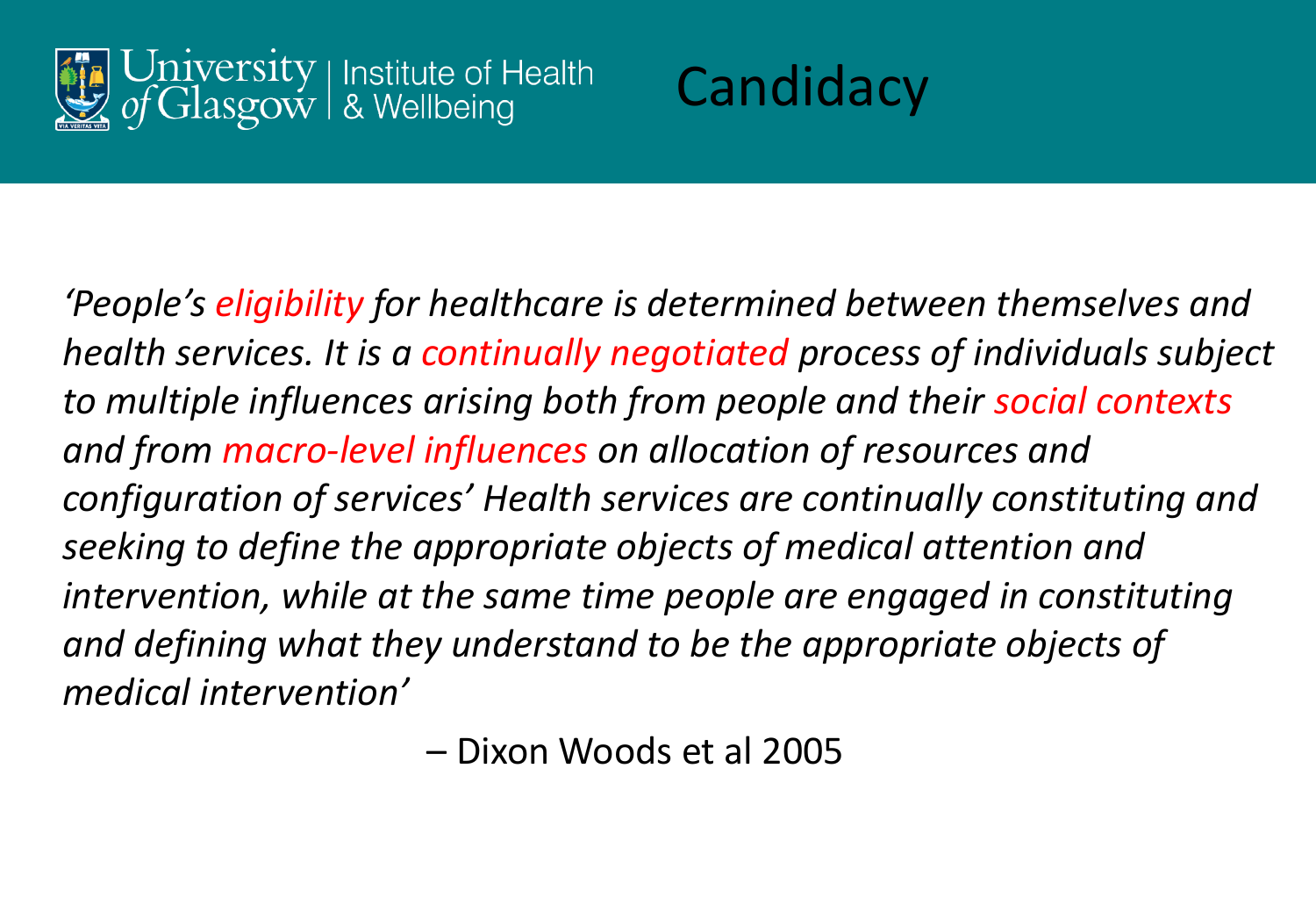

### The candidacy model

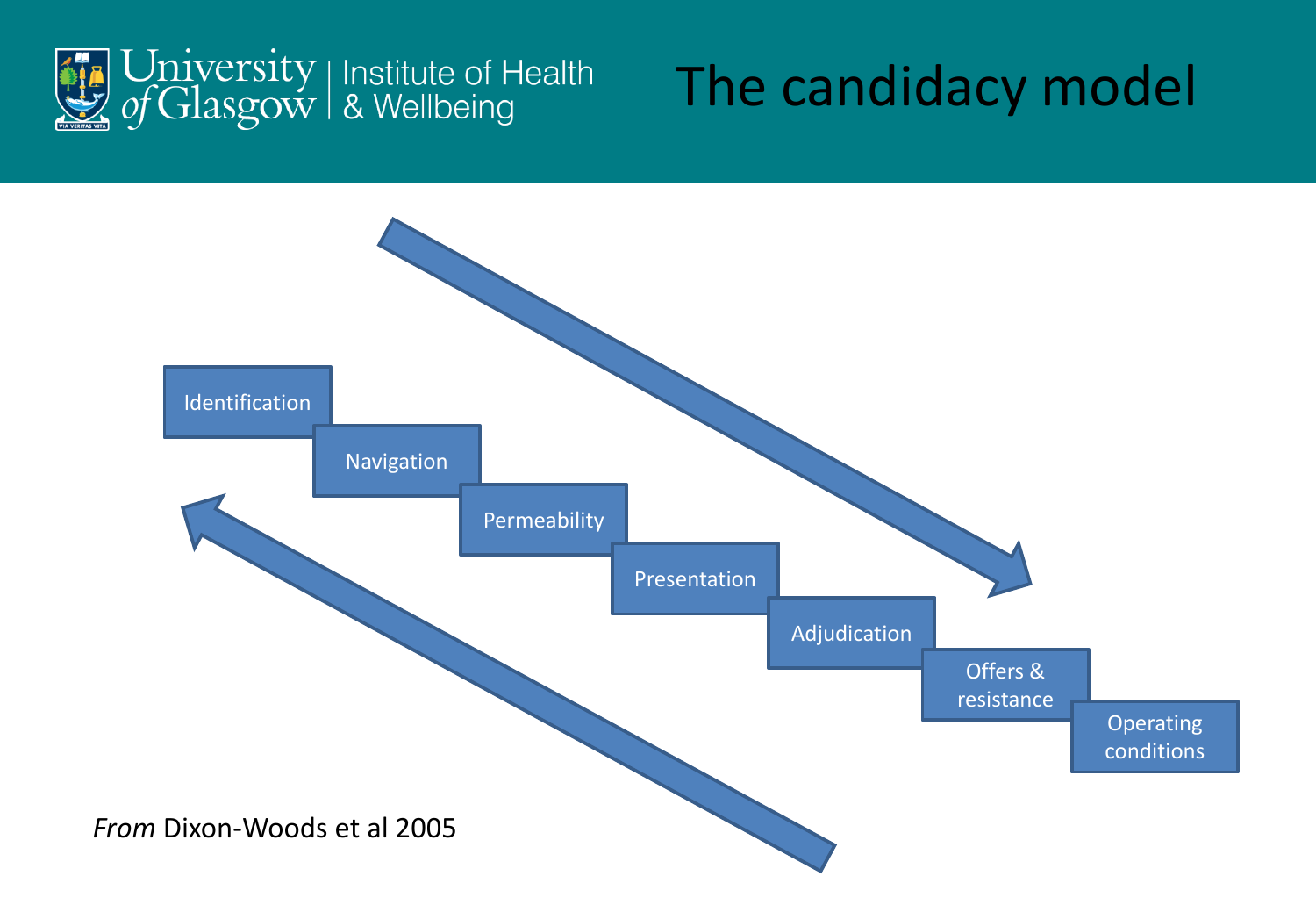

# Questions of interest

- How well does the candidacy model work for prevention?
- How does being a migrant affect individual's notions of candidacy and health services understandings of individual's candidacy?
- How does candidacy differ with differing health systems?
- Can the papers from provider and user perspectives be synthesised together - where are there similarities and where are there differences?
- Best way to group the papers?